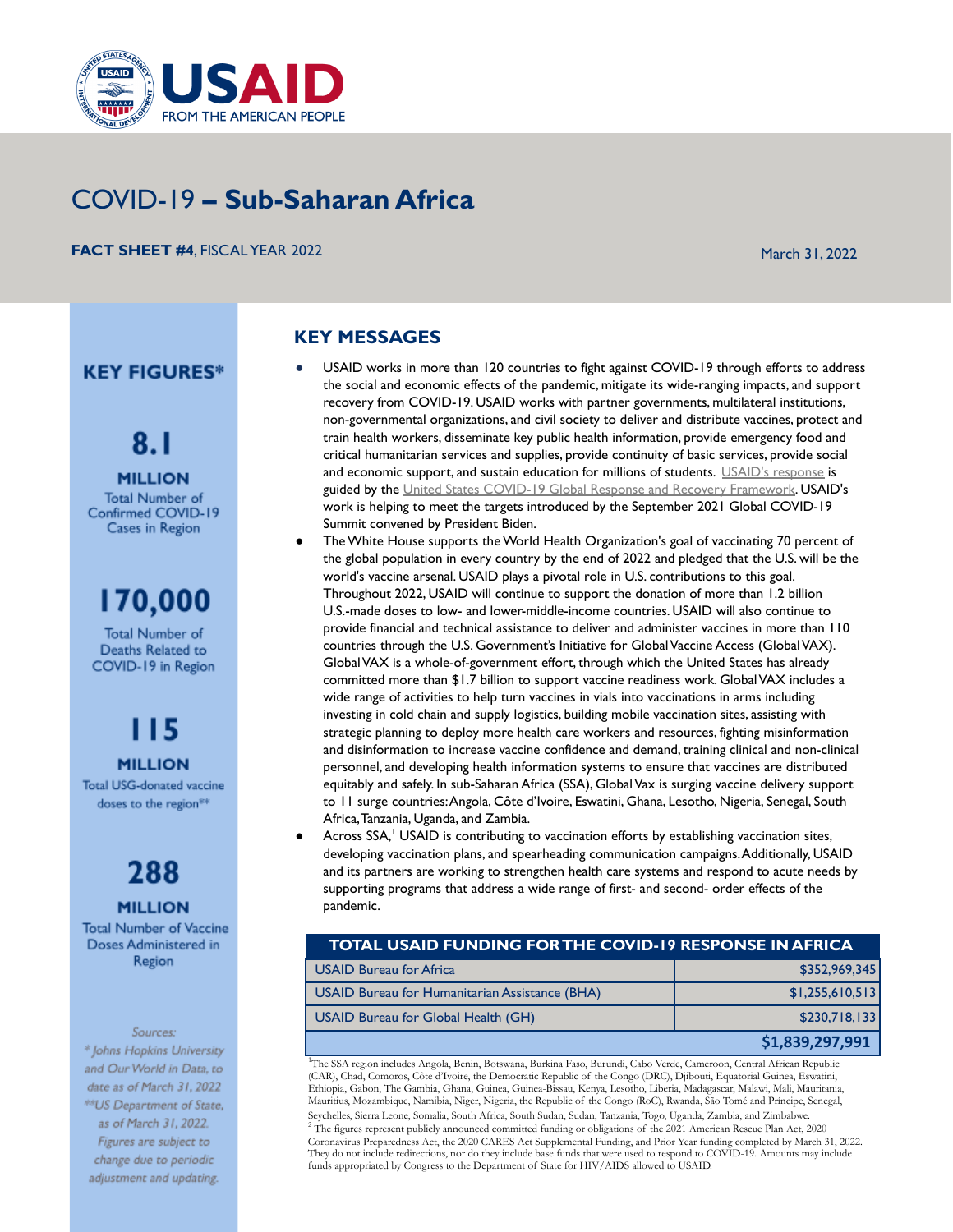### **KEY DEVELOPMENTS**

- Between December 2021 and January 2022, most countries in SSA experienced a major surge in COVID-19 cases fueled by the Omicron variant, with many of these cases concentrated in the Southern Africa region. South Africa has continued to report the highest number of COVID-19 cases and a majority of deaths in SSA, though the true impact of the pandemic on many other countries may not be fully represented in epidemiological data due to testing blindspots and limitations in surveillance systems. Twenty-six countries in SSA experienced historic peaks in weekly reported case counts during the last surge. However, all of these countries, except Burkina Faso, Mauritius, Seychelles, and Sudan, reported lower peaks in weekly deaths than the previous historic peak from prior waves. By February 2022, most countries in SSA were reporting a considerable decline in new COVID-19 cases.
- SSA has seen slow but meaningful progress in vaccination rates, but still lags behind other regions. As of March 31, 12 percent of the region's population had completed a full primary series and 17 percent had received at least one dose of a COVID-19 vaccine, with almost 300 million doses administered.
- Vaccine supply has improved in recent months, with doses delivered in greater numbers and with longer shelf lives due in part to large U.S. Government donations through COVAX. However, despite greater vaccine supply and enhanced efforts to increase vaccination rates, many countries in SSA are experiencing human resource constraints, low vaccine confidence, supply chain and logistics gaps, as well as other challenges that hinder uptake of COVID-19 vaccinations.
- Schools are now open in all countries within the region. Uganda reopened its schools in early January, ending the world's longest school closure. Restoring educational performance to pre-pandemic levels will be a challenge, as will encouraging students to return to the classroom who previously dropped out to support their families. Data shows that the pandemic has had a negative impact on the learning of all students, with low-income and vulnerable students suffering the most.

### **USAID RESPONSE HIGHLIGHTS**

#### FACILITATE ACCESS TO SAFE AND EFFECTIVE COVID-19 VACCINATIONS

- As of March 31, 2022, the U.S. Government had delivered nearly 115 million doses of COVID-19 vaccines to 43 countries in SSA.
- Support from USAID and other U.S. Government agencies has contributed to large increases in vaccination rates across SSA. In Zambia, the full vaccination rate nearly doubled in the Copperbelt, Zambia's second most populous region, increasing from 12 percent to 22 percent in a single month. In Uganda, over the course of six weeks in late November and December, vaccination rates jumped from 14 percent to 47 percent of eligible Ugandans receiving at least one dose. In December 2021, the Government of Cote d'Ivoire led a vaccination campaign, which contributed to an increase in vaccination rates from 22 percent to 36 percent of eligible Ivorians receiving at least one COVID-19 vaccine dose. USAID played a key role in these vaccination pushes, by supporting coordination, logistics, community mobilization, and strategic development of mass campaign plans.
- Well-trained staff and volunteers are critical for the success of the COVID-19 vaccine rollout. In December 2021 and January 2022, USAID supported the training of more than 18,600 health workers and related staff on vaccine administration and management, storage and waste management, and other essential topics.
- Between October and December 2021, USAID partners established nearly 1,900 vaccination sites across the region. These included large sites administering significant quantities of vaccines per day, such as mass vaccination sites in Madagascar; small fixed sites, such as those at health centers in Djibouti and HIV treatment centers in Zambia; and mobile and temporary sites, such as those reaching semi-nomadic pastoralists in Kenya.
- Providing information on the importance of COVID-19 vaccines and how to access vaccines has been central to USAID's efforts in SSA. To boost vaccine confidence, USAID and its partners have engaged communities by meeting with faith networks, savings groups, and local populations. In Kenya, USAID collaborated with the Inter-Religious Council of Kenya and the Ministry of Health to create vaccine information, education, and communication materials with information geared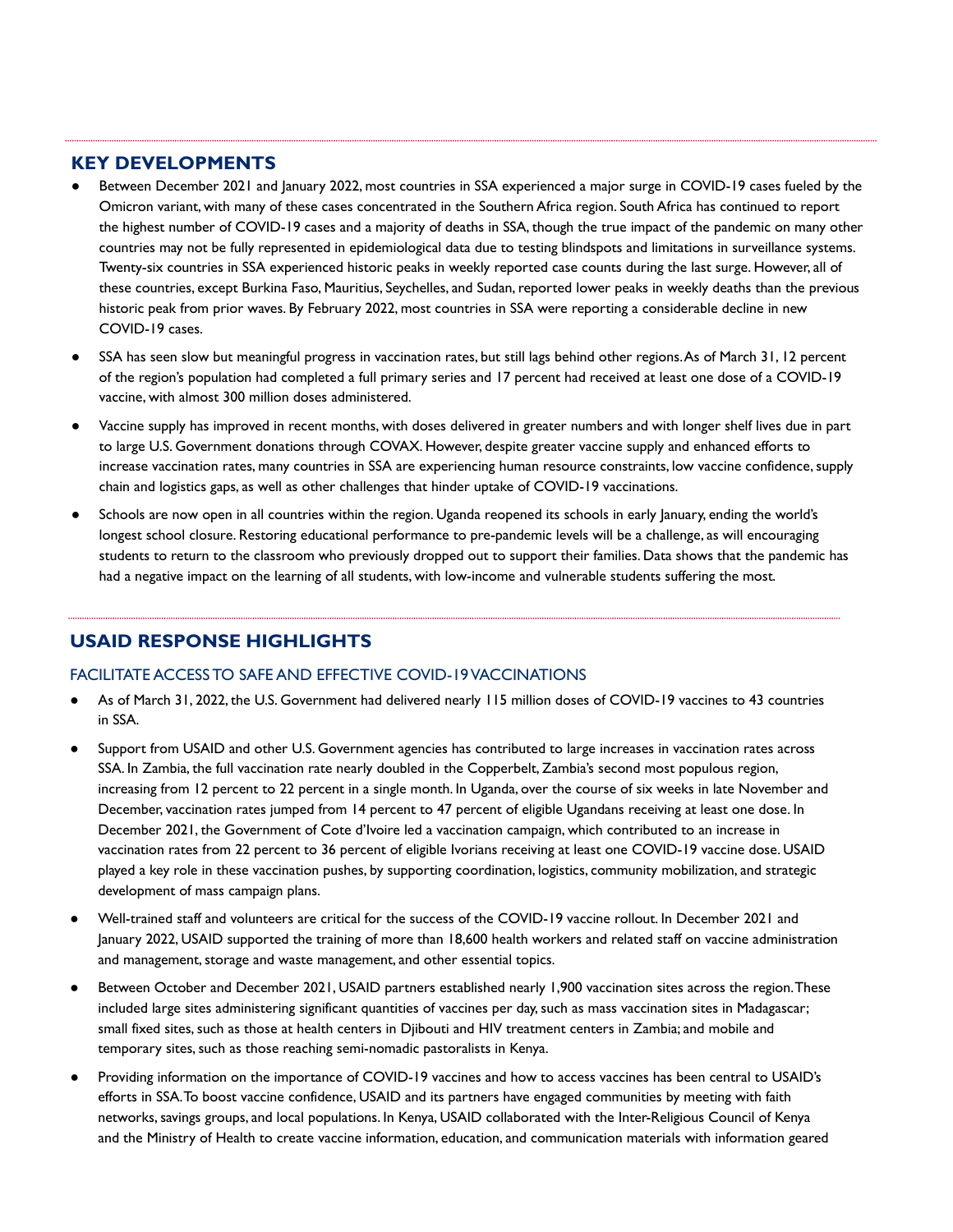toward multiple religious denominations, and encouraged faith leaders to disseminate the material. USAID and its partners have also worked with local celebrities and religious leaders to create TV,radio, and social media content that aims to dispel misinformation and encourage people to get vaccinated.These messages have reached over 200 million people and are designed to address country- and culture-specific concerns and contexts.

#### REDUCE MORBIDITY, MITIGATE TRANSMISSION,AND STRENGTHEN HEALTHCARE SYSTEMS

- ● In response to the Omicron-fueled surge in cases, USAID quickly provided additional funding to ten countries in southern Africa–including Botswana, Eswatini, Lesotho, Madagascar, Malawi, Mozambique, Namibia, South Africa, Zambia, and Zimbabwe–to strengthen oxygen systems, improve testing, train health care workers, hire additional staff, improve case management, and provide urgent medical commodities.
- ● USAID has provided support in managing medical commodities, with a focus on proper storage and ensuring efficient use of goods. For example, USAID provided expertise on integrating health commodities like personal protective equipment (PPE) and vaccines into digital systems, enabling improved directing and forecasting of needs. In Lesotho, USAID is helping inform data-driven commodity management by supporting the development of district-level dashboards to track medical commodities. USAID also conducted a workshop on COVID-19 stock status reporting.
- ● USAID has made substantial investments to mitigate the effects of the COVID-19 pandemic on PEPFAR programs and beneficiaries.These efforts have supported services by ensuring continuity of treatment for people living with HIV by procuring additional stocks of antiretrovirals (ARVs), delivering more ARV doses at a time, and improving virtual and physical tracking of clients. USAID has also built up monitoring capabilities by strengthening laboratory systems for expanding viral load testing coverage, increasing both community index testing and HIV self-testing capabilities, and scaling-up gender-based violence activities to identify,support, and refer clients to care and treatment services and strengthening HIV prevention services.

#### ADDRESS ACUTE NEEDS DRIVEN BY COVID-19

- ● The Democratic Republic of Congo has one of the highest numbers of food-insecure people in the world, with more than 27 million people facing emergency levels of food insecurity. Food insecurity has been exacerbated by the COVID-19 pandemic and subsequent slow down of trade, a result of closing borders and travel limitations. USAID is working with the World Food Program to provide more than 500,000 crisis-affected individuals with in-kind food and cash assistance.
- ● The ongoing COVID-19 pandemic has exacerbated humanitarian needs in Cameroon, particularly by limiting income-generating opportunities for vulnerable households. In response, USAID and its partners are distributing multipurpose cash to COVID-19-affected households and providing COVID-19 awareness and prevention training to displaced populations and vulnerable host communities in Cameroon's Far North region. In February 2022, USAID supported two distributions of cash to beneficiaries, conducted training on good hygiene practices, and undertook an information and advocacy workshop for community engagement against COVID-19.
- With USAID support, relief actors in Sudan have continued to provide COVID-19 screening, treatment referrals, logistical support, financial assistance to vaccinators, and prevention services to populations with an elevated risk of complications related to COVID-19. During the first quarter of 2022, USAID and its partners produced hygiene promotion messages that reached approximately 31,000 beneficiaries in South Kordofan and North Darfur. USAID also supported the vaccination of more than 15,800 people in South Kordofan against COVID-19 and supplied nearly 40 health facilities with PPE, including antiseptic soaps, face masks, and hand sanitizer. USAID also provided incentives to staff members working in COVID-19 isolation facilities across both states.
- ● USAID has partnered with the UN in Burundi to facilitate COVID-19 response coordination among humanitarian actors. These efforts include providing assessments, analyses, and reports for humanitarian stakeholders and decision makers on existing needs and responses across several sectors, with a specific focus on the COVID-19 situation. For example, the initiative engaged Burundi's Ministry of Health to provide regular COVID-19 bulletins describing prevalence, testing, recovery, and vaccination levels.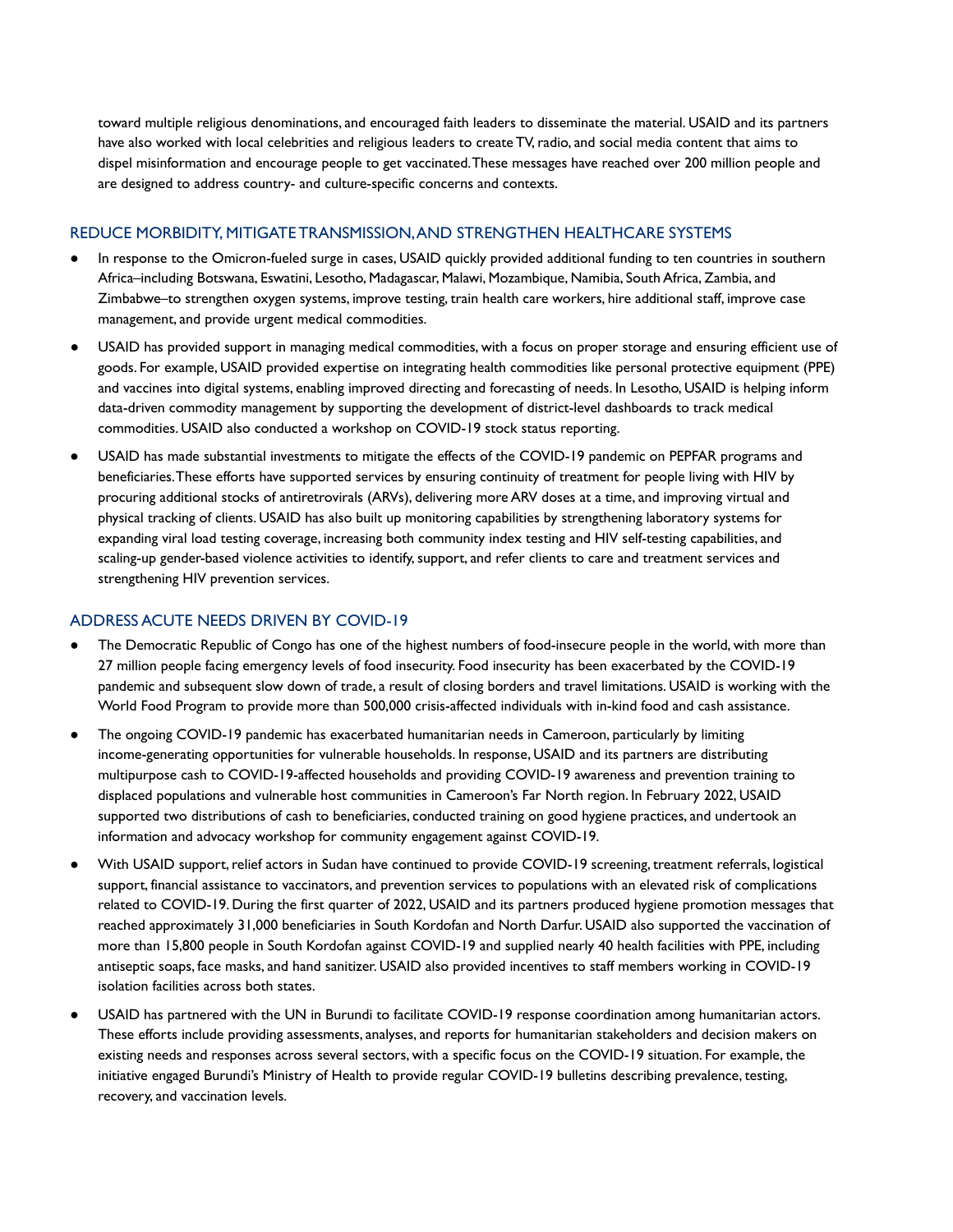#### BOLSTER ECONOMIES AND OTHER CRITICAL SYSTEMS

- ● InWest and Central Africa, USAID has continued to support governments and civil society organizations to communicate COVID-19 messages and facilitate dialogues aimed at increasing trust, improving transparency, and strengthening oversight of government action. For example, USAID supported 10 consensus building dialogues and 20 conflict prevention programs in Cameroon. USAID assistance helped to train 100 organizations and media institutions on advancing respect for freedom of expression and countering misinformation about COVID-19 in Chad, Côte d'Ivoire, Niger, and Mali.
- ● To address the potentially destabilizing effects of the COVID-19 pandemic on the democratic process, USAID provided assistance to 20 civil society organizations in Benin, Guinea, and Togo.This assistance has enabled local civil society organizations to prevent and mitigate conflict by developing platforms for dialogue, strengthening social cohesion, monitoring and countering misinformation and hate speech, and engaging youth and women as peace mobilizers. USAID and its partners have directly engaged local communities and addressed the impact of the COVID-19 pandemic through early warning and response mechanisms, cross-communal dialogues, education and awareness-raising, and the distribution of PPE in select communities.

| <b>Bureau</b>                                  | <b>Partners</b>                                                                                                                                                                                                                  | <b>Amount</b> |  |
|------------------------------------------------|----------------------------------------------------------------------------------------------------------------------------------------------------------------------------------------------------------------------------------|---------------|--|
|                                                | <b>Angola</b>                                                                                                                                                                                                                    |               |  |
| USAID/AFR                                      | Chemonics, Development Workshop Angola, Mothers2Mothers South Africa (M2M<br>SA), Population Services International (PSI), World Health Organization (WHO),<br><b>World Vision</b>                                               | \$8,110,000   |  |
| USAID/GH                                       | Chemonics, M2M SA, PSI, WHO                                                                                                                                                                                                      | \$2,370,000   |  |
|                                                | USAID FUNDING FOR COVID-19 RESPONSE IN ANGOLA                                                                                                                                                                                    | \$10,480,000  |  |
|                                                | <b>Benin</b>                                                                                                                                                                                                                     |               |  |
| <b>USAID/AFR</b>                               | Bupdos ONG, Chemonics, Creative Associates International, Family Health<br>International 360 (FHI 360), Management Sciences for Health (MSH), Organization<br>Non Gouvernementale Pour Le Dévelop, SIA N'SON-ONG                 | \$3,083,000   |  |
| <b>USAID/GH</b>                                | Bupdos ONG, Chemonics, MSH, Organisation Non Gouvernementale Pour Le<br>Dévelop, SIA N'SON-ONG, WHO                                                                                                                              | \$2,616,655   |  |
|                                                | USAID FUNDING FOR COVID-19 RESPONSE IN BENIN                                                                                                                                                                                     | \$5,699,655   |  |
|                                                | <b>Botswana</b>                                                                                                                                                                                                                  |               |  |
| <b>USAID/AFR</b>                               | Chemonics, FHI 360, Global Communities, Hope Worldwide Botswana, Stepping<br>Stones International, Tebelopele Voluntary Counseling and Testing                                                                                   | \$6,993,099   |  |
| <b>USAID/GH</b>                                | Chemonics, FHI 360, Global Communities, United Nations Children's Fund (UNICEF)                                                                                                                                                  | \$5,675,000   |  |
|                                                | USAID FUNDING FOR COVID-19 RESPONSE IN BOTSWANA                                                                                                                                                                                  | \$12,668,099  |  |
| <b>Burkina Faso</b>                            |                                                                                                                                                                                                                                  |               |  |
| <b>USAID/AFR</b>                               | Chemonics, FHI 360, International Business and Technical Consultants Inc. (IBTCI),<br>Johns Hopkins University, JSI Research and Training Institute, UNICEF, United States<br>Pharmacopeia, WHO, Winrock International           | \$5,649,667   |  |
| <b>USAID/BHA</b>                               | Dansk Flygtningehjælp, International Rescue Committee (IRC), The Alliance for<br>International Medical Action, United Nations Office for the Coordination of<br>Humanitarian Affairs (UN-OCHA), UNICEF, World Food Program (WFP) | \$18,000,000  |  |
| USAID/GH                                       | Chemonics, Johns Hopkins University, MSH, Palladium International, UNICEF                                                                                                                                                        | \$3,900,000   |  |
|                                                | USAID FUNDING FOR COVID-19 RESPONSE IN BURKINA FASO                                                                                                                                                                              | \$27,549,667  |  |
| <b>Burundi</b>                                 |                                                                                                                                                                                                                                  |               |  |
| <b>USAID/AFR</b>                               | FHI 360, JHPIEGO, WHO                                                                                                                                                                                                            | \$3,948,277   |  |
| <b>USAID/BHA</b>                               | UN-OCHA, WFP, World Vision                                                                                                                                                                                                       | \$3,500,000   |  |
| USAID/GH                                       | Chemonics, UNICEF, WHO                                                                                                                                                                                                           | \$3.452.459   |  |
| USAID FUNDING FOR COVID-19 RESPONSE IN BURUNDI |                                                                                                                                                                                                                                  | \$10,900,736  |  |

#### **USAID FUNDING FOR THE SSA COVID-19 RESPONSE <sup>3</sup>**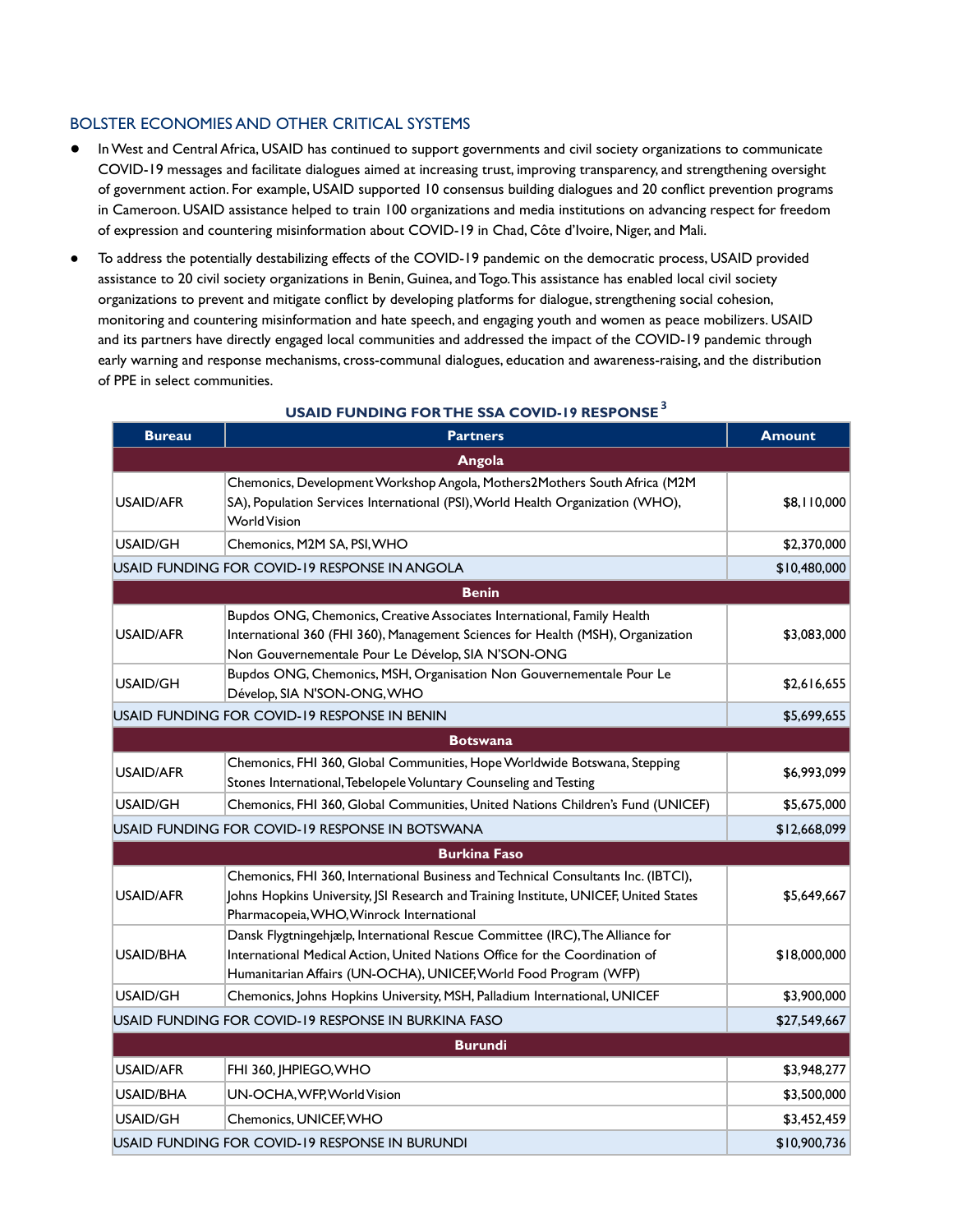|                                     | <b>Cameroon</b>                                                                                                                                                                                      |               |  |  |
|-------------------------------------|------------------------------------------------------------------------------------------------------------------------------------------------------------------------------------------------------|---------------|--|--|
| <b>USAID/AFR</b>                    | Equal Access International, Implementing Partners, UNICEF                                                                                                                                            | \$7,500,000   |  |  |
| <b>USAID/BHA</b>                    | The Alliance for International Medical Action, Implementing Partners, IRC, UNICEF,<br><b>WFP</b>                                                                                                     | \$18,000,000  |  |  |
| USAID/GH                            | Chemonics, Food and Agriculture Organization of the United Nations (FAO),<br>Implementing Partners, International Federation of Red Cross and Red Crescent<br>(IFRC), UNICEF                         | \$5,350,000   |  |  |
|                                     | USAID FUNDING FOR COVID-19 RESPONSE IN CAMEROON                                                                                                                                                      | \$30,850,000  |  |  |
|                                     | <b>Cape Verde</b>                                                                                                                                                                                    |               |  |  |
| <b>USAID/AFR</b>                    | Creative Associates International, UNICEF                                                                                                                                                            | \$2,000,000   |  |  |
| USAID/GH                            | <b>UNICEF</b>                                                                                                                                                                                        | \$216,000     |  |  |
|                                     | USAID FUNDING FOR COVID-19 RESPONSE IN CAPEVERDE                                                                                                                                                     | \$2,216,000   |  |  |
|                                     | <b>Central African Republic</b>                                                                                                                                                                      |               |  |  |
| <b>USAID/AFR</b>                    | <b>UNICEF</b>                                                                                                                                                                                        | \$1,500,000   |  |  |
| <b>USAID/BHA</b>                    | ACTED, International Medical Corps (IMC), UNICEF, WFP                                                                                                                                                | \$18,407,2364 |  |  |
|                                     | USAID FUNDING FOR COVID-19 RESPONSE IN CENTRAL AFRICAN REPUBLIC                                                                                                                                      | \$19,907,236  |  |  |
|                                     | Chad                                                                                                                                                                                                 |               |  |  |
| <b>USAID/AFR</b>                    | <b>Implementing Partners</b>                                                                                                                                                                         | \$390,833     |  |  |
| USAID/BHA                           | Implementing Partners, WFP                                                                                                                                                                           | \$17,240,174  |  |  |
|                                     | USAID FUNDING FOR COVID-19 RESPONSE IN CHAD                                                                                                                                                          | \$17,631,007  |  |  |
|                                     | <b>Comoros</b>                                                                                                                                                                                       |               |  |  |
| <b>USAID/AFR</b>                    | <b>WHO</b>                                                                                                                                                                                           | \$200,000     |  |  |
|                                     | USAID FUNDING FOR COVID-19 RESPONSE IN COMOROS                                                                                                                                                       | \$200,000     |  |  |
|                                     | <b>Congo, People's Republic</b>                                                                                                                                                                      |               |  |  |
| <b>USAID/AFR</b>                    | <b>UNICEF</b>                                                                                                                                                                                        | \$1,500,000   |  |  |
| <b>USAID/BHA</b>                    | <b>WFP</b>                                                                                                                                                                                           | \$1,000,000   |  |  |
| USAID/GH                            | <b>UNICEF</b>                                                                                                                                                                                        | \$250,000     |  |  |
|                                     | USAID FUNDING FOR COVID-19 RESPONSE IN CONGO, PEOPLE'S REPUBLIC                                                                                                                                      | \$2,750,000   |  |  |
| Côte d'Ivoire                       |                                                                                                                                                                                                      |               |  |  |
| USAID/AFR                           | Davis Campus/News Service, Equal Access International, FHI 360, IBTCI, JHPIEGO,<br>Johns Hopkins University, MSH, Palladium International, Save The Children, UNICEF,<br>WHO                         | \$6,426,231   |  |  |
| USAID/GH                            | Chemonics, Johns Hopkins University, MSH, UNICEF, WHO                                                                                                                                                | \$9,829,682   |  |  |
|                                     | USAID FUNDING FOR COVID-19 RESPONSE IN COTE D'IVOIRE                                                                                                                                                 | \$16,255,913  |  |  |
| <b>Democratic Republic of Congo</b> |                                                                                                                                                                                                      |               |  |  |
| <b>USAID/AFR</b>                    | Chemonics, FHI 360, IBTCI, IFRC, Implementing Partners, Johns Hopkins University,<br>JSI Research and Training, WHO, World Relief Corporation of National Association                                | \$14,004,000  |  |  |
| <b>USAID/BHA</b>                    | Doctors of the World, FHI 360, Food For the Hungry, IMC, International Organization<br>for Migration (IOM), IRC, Internews Network, Save The Children, Tearfund, UNICEF,<br><b>WFP, World Vision</b> | \$41,735,347  |  |  |
| USAID/GH                            | Chemonics, IFRC, Implementing Partners, Office of Sponsored Research, PATH, PSI,<br>Remote Medical International, UNICEF, World Relief                                                               | \$14,017,873  |  |  |
|                                     | USAID FUNDING FOR COVID-19 RESPONSE IN DEMOCRATIC REPUBLIC OF CONGO                                                                                                                                  | \$69,757,220  |  |  |
| <b>Djibouti</b>                     |                                                                                                                                                                                                      |               |  |  |
| USAID/AFR                           | FHI 360, United Nations Development Programme (UNDP)                                                                                                                                                 | \$3,900,000   |  |  |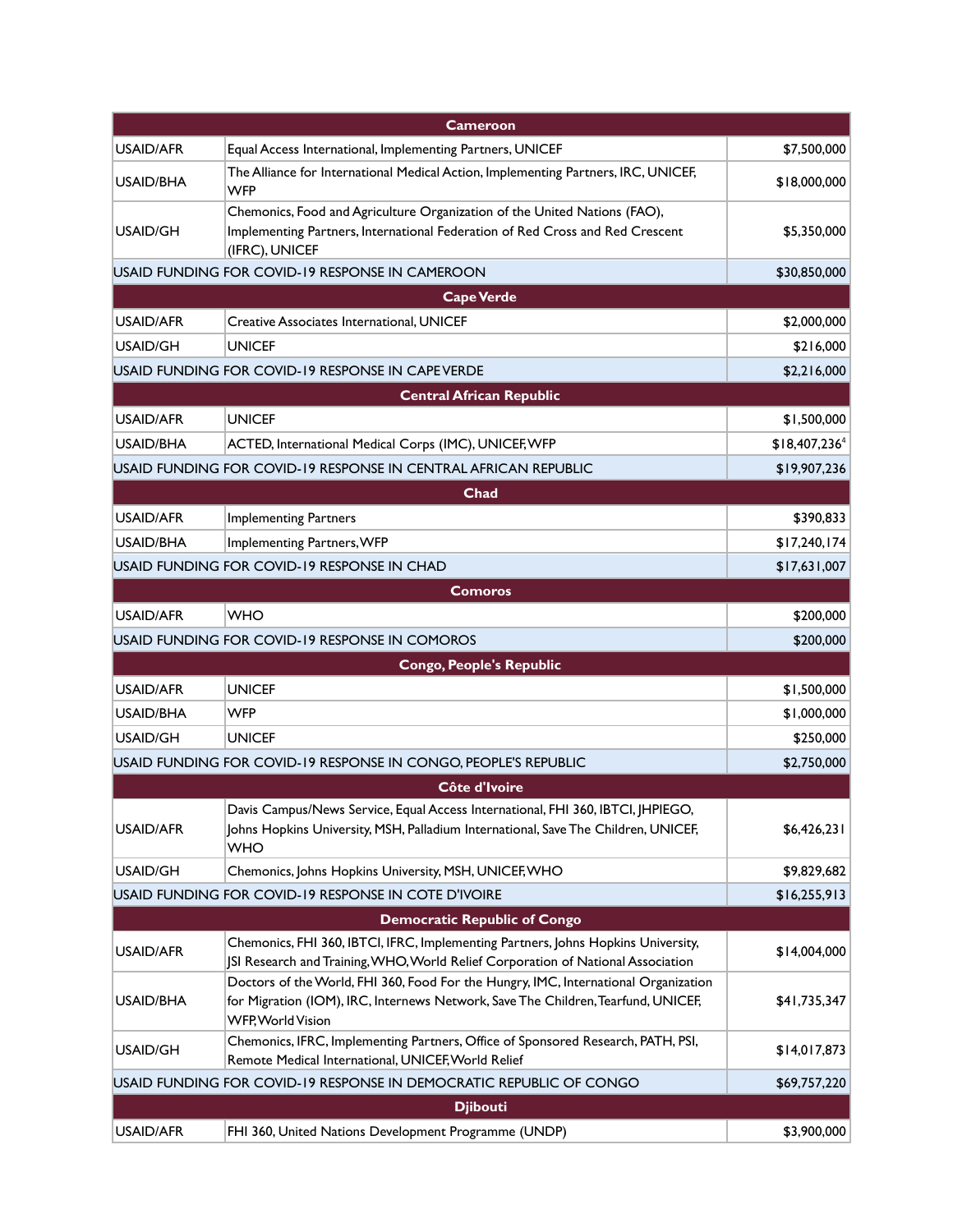| <b>USAID/BHA</b> | <b>WFP</b>                                                                                                                                                                                                                                                                                                                      | \$1,500,000   |
|------------------|---------------------------------------------------------------------------------------------------------------------------------------------------------------------------------------------------------------------------------------------------------------------------------------------------------------------------------|---------------|
| USAID/GH         | <b>UNICEF</b>                                                                                                                                                                                                                                                                                                                   | \$500,000     |
|                  | USAID FUNDING FOR COVID-19 RESPONSE IN DJIBOUTI                                                                                                                                                                                                                                                                                 | \$5,900,000   |
|                  | <b>Equatorial Guinea</b>                                                                                                                                                                                                                                                                                                        |               |
| USAID/AFR        | UNICEF, WHO                                                                                                                                                                                                                                                                                                                     | \$1,000,000   |
|                  | USAID FUNDING FOR COVID-19 RESPONSE IN EQUATORIAL GUINEA                                                                                                                                                                                                                                                                        | \$1,000,000   |
|                  | <b>Eswatini</b>                                                                                                                                                                                                                                                                                                                 |               |
| <b>USAID/AFR</b> | Elizabeth Glaser Pediatric AIDS Foundation (EGPAF), FEI.com, FHI 360, Global<br>Environment and Technology Foundation, PACT, Right To Care, The Luke Commission,<br>World Vision, Young Heroes                                                                                                                                  | \$7,662,854   |
| USAID/GH         | Chemonics, FHI 360, Global Environment and Technology Foundation, Johns Hopkins<br>University, PACT, Remote Medical International, Right to Care, The Luke Commission                                                                                                                                                           | \$5,470,000   |
|                  | USAID FUNDING FOR COVID-19 RESPONSE IN ESWATINI                                                                                                                                                                                                                                                                                 | \$13,132,854  |
|                  | <b>Ethiopia</b>                                                                                                                                                                                                                                                                                                                 |               |
| USAID/AFR        | AMREF Health Africa HQ, Beza Posterity Development Organization, Chemonics,<br>IBTCI, JHPIEGO, John Snow Inc. (JSI), Johns Hopkins University, Love in Action<br>Ethiopia, Mekdim Ethiopia, Pathfinder International, Plan International, Project Hope,<br>PSI, United States Pharmacopeia                                      | \$13,440,000  |
| <b>USAID/BHA</b> | AMREF Health Africa HQ, Care, Clovek v Tisni, Catholic Relief Services (CRS),<br>Handicap International, IMC, IOM, IRC, Johns Hopkins University, Mercy Corps,<br>Pathfinder International, Project Hope, Relief and Development, Rest, Save The<br>Children, The Lutheran World Federation, UN-OCHA, UNICEF, WFP, World Vision | \$343,777,603 |
| USAID/GH         | AMREF Health Africa HQ, Chemonics, JHPIEGO, JSI, Johns Hopkins University, MSH,<br>Pathfinder International, Remote Medical International, WHO                                                                                                                                                                                  | \$8,564,902   |
|                  |                                                                                                                                                                                                                                                                                                                                 |               |
|                  | USAID FUNDING FOR COVID-19 RESPONSE IN ETHIOPIA                                                                                                                                                                                                                                                                                 | \$365,782,505 |
|                  | Gabon                                                                                                                                                                                                                                                                                                                           |               |
| USAID/AFR        | <b>WHO</b>                                                                                                                                                                                                                                                                                                                      | \$500,000     |
|                  | USAID FUNDING FOR COVID-19 RESPONSE IN GABON                                                                                                                                                                                                                                                                                    | \$500,000     |
|                  | Gambia                                                                                                                                                                                                                                                                                                                          |               |
| USAID/AFR        | <b>Consortium for Elections and Political Process, UNICEF</b>                                                                                                                                                                                                                                                                   | \$2,310,000   |
|                  | USAID FUNDING FOR COVID-19 RESPONSE IN GAMBIA                                                                                                                                                                                                                                                                                   | \$2,310,000   |
|                  | Ghana                                                                                                                                                                                                                                                                                                                           |               |
| <b>USAID/AFR</b> | Chemonics, JHPIEGO, Johns Hopkins University, JSI, Results for Development (R4D),<br>US Pharmacopeia                                                                                                                                                                                                                            | \$12,499,651  |
| USAID/GH         | Chemonics, JHPIEGO, Johns Hopkins University, PSI, Public Health Institute (PHI),<br>Remote Medical International, R4D, Total Family Health Organization, US<br>Pharmacopeia                                                                                                                                                    | \$8,876,845   |
|                  | USAID FUNDING FOR COVID-19 RESPONSE IN GHANA                                                                                                                                                                                                                                                                                    | \$21,376,496  |
|                  | <b>Guinea</b>                                                                                                                                                                                                                                                                                                                   |               |
| <b>USAID/AFR</b> | Chemonics, Creative Associates International, IBTCI, ICF Incorporated, JHPIEGO,<br>Johns Hopkins University, UNICEF, WHO                                                                                                                                                                                                        | \$5,100,000   |
| USAID/GH         | Chemonics, JHPIEGO, Johns Hopkins University, UNICEF                                                                                                                                                                                                                                                                            | \$2,800,000   |
|                  | USAID FUNDING FOR COVID-19 RESPONSE IN GUINEA                                                                                                                                                                                                                                                                                   | \$7,900,000   |
|                  | Guinea-Bissau                                                                                                                                                                                                                                                                                                                   |               |
| USAID/AFR        | <b>UNICEF</b>                                                                                                                                                                                                                                                                                                                   | \$200,000     |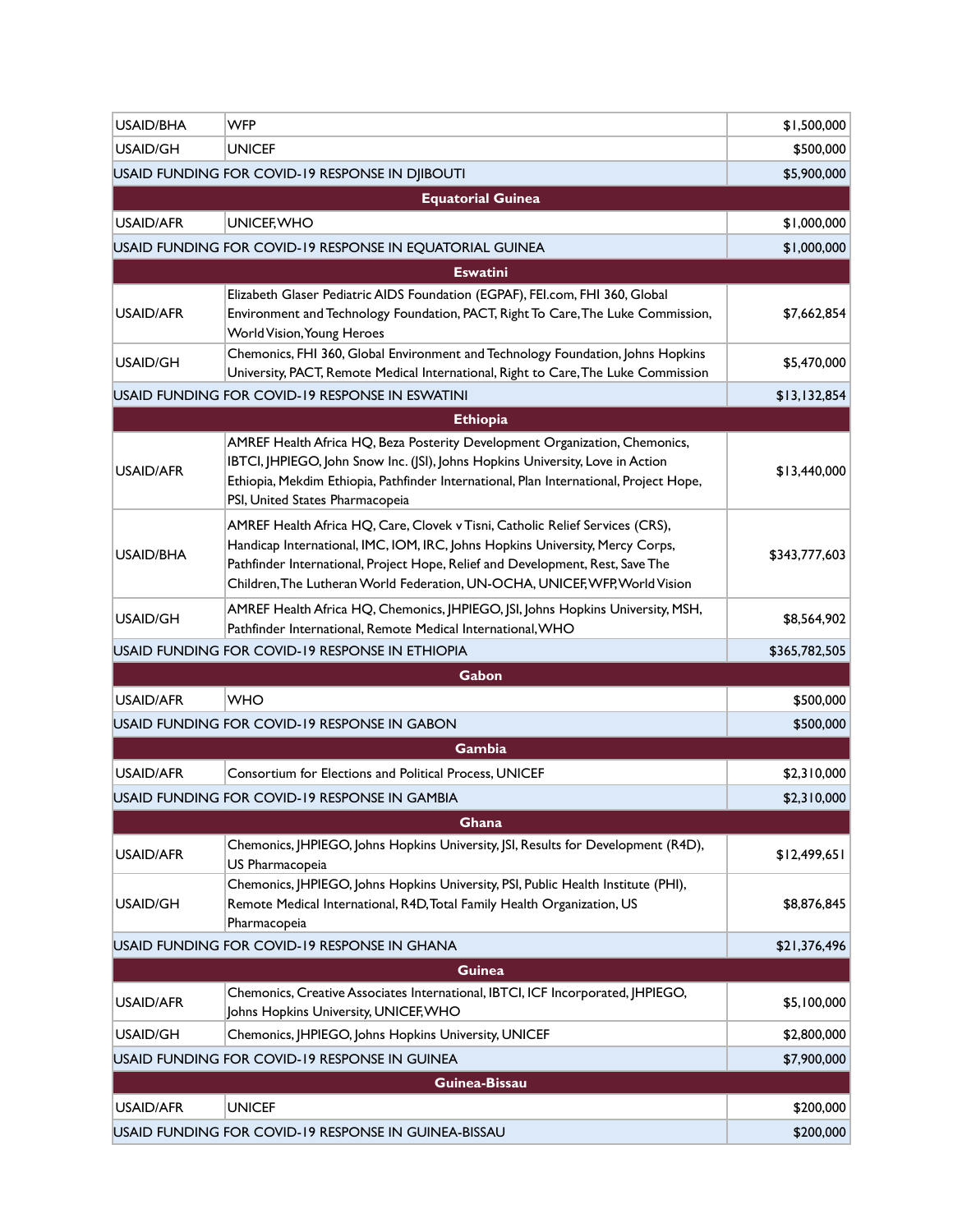|                                               | Kenya                                                                                                                                                                                                                                                                                                                                                                                                                                                                 |              |  |
|-----------------------------------------------|-----------------------------------------------------------------------------------------------------------------------------------------------------------------------------------------------------------------------------------------------------------------------------------------------------------------------------------------------------------------------------------------------------------------------------------------------------------------------|--------------|--|
| USAID/AFR                                     | African Medical Research Foundation, Ananda Marga Universal Relief Team,<br>Chemonics, Children of God Relief Institute UTE LTD, Christian Health Association of<br>Kenya, Deloitte & Touche Kenya, JHPIEGO, JOOUST, JSI Research and Training<br>Institute, Liverpool VCT, MSH, Moi University College of Health Sciences, Moi<br>Teaching and Referral Hospital (MTRH), Program for Appropriate Technology in<br>Health, SOCHA, University of Nairobi, World Vision | \$13,782,384 |  |
| <b>USAID/BHA</b>                              | Concern Worldwide, Kenya Red Cross, Racida, Save The Children, UNICEF, WFP,<br><b>World Vision</b>                                                                                                                                                                                                                                                                                                                                                                    | \$42,500,000 |  |
| USAID/GH                                      | Chemonics, FHI 360, IMA World Health, IFRC, IntraHealth International, JHPIEGO, JSI<br>Research and Training Institute, MSH, MTRH, Palladium International, Pathfinder<br>International, PHI, SOCHA, University of Nairobi Enterprises And Services, World<br>Relief                                                                                                                                                                                                  | \$14,816,145 |  |
|                                               | USAID FUNDING FOR COVID-19 RESPONSE IN KENYA                                                                                                                                                                                                                                                                                                                                                                                                                          | \$71,098,529 |  |
|                                               | Lesotho                                                                                                                                                                                                                                                                                                                                                                                                                                                               |              |  |
| USAID/AFR                                     | Baylor College of Medicine Children's Foundation (Baylor), Chemonics, EGPAF, FHI<br>360, JHPIEGO, Right to Care                                                                                                                                                                                                                                                                                                                                                       | \$10,395,000 |  |
| USAID/GH                                      | Chemonics, EGPAF, JHPIEGO,                                                                                                                                                                                                                                                                                                                                                                                                                                            | \$2,700,000  |  |
|                                               | USAID FUNDING FOR COVID-19 RESPONSE IN LESOTHO                                                                                                                                                                                                                                                                                                                                                                                                                        | \$13,095,000 |  |
|                                               | <b>Liberia</b>                                                                                                                                                                                                                                                                                                                                                                                                                                                        |              |  |
| USAID/AFR                                     | FHI 360, ICF Incorporated, Internews Network, JHPIEGO, Johns Hopkins University,<br><b>WHO</b>                                                                                                                                                                                                                                                                                                                                                                        | \$2,450,000  |  |
| USAID/BHA                                     | <b>CRS</b>                                                                                                                                                                                                                                                                                                                                                                                                                                                            | \$1,000,000  |  |
| <b>USAID/GH</b>                               | Chemonics, FHI 360, JHPIEGO, Johns Hopkins University, Palladium International,<br>UNICEF, WHO                                                                                                                                                                                                                                                                                                                                                                        | \$2,800,000  |  |
|                                               | USAID FUNDING FOR COVID-19 RESPONSE IN LIBERIA                                                                                                                                                                                                                                                                                                                                                                                                                        | \$6,250,000  |  |
|                                               | Madagascar                                                                                                                                                                                                                                                                                                                                                                                                                                                            |              |  |
| USAID/AFR                                     | ICF Incorporated, Institut Pasteur De Madagascar, MSH, Office of Sponsored Research,<br>PSI                                                                                                                                                                                                                                                                                                                                                                           | \$9,900,000  |  |
| USAID/BHA                                     | The Adventist Development and Relief Agency (ADRA), Action Contre la Faim (AICF),<br>CRS, WFP                                                                                                                                                                                                                                                                                                                                                                         | \$28,870,393 |  |
| USAID/GH                                      | Chemonics, Institut Pasteur De Madagascar, JSI Research and Training Institute, MSH,<br>PSI,                                                                                                                                                                                                                                                                                                                                                                          | \$3,100,000  |  |
|                                               | USAID FUNDING FOR COVID-19 RESPONSE IN MADAGASCAR                                                                                                                                                                                                                                                                                                                                                                                                                     | \$41,870,393 |  |
|                                               | <b>Malawi</b>                                                                                                                                                                                                                                                                                                                                                                                                                                                         |              |  |
| USAID/AFR                                     | Baylor, Catholic Health Commission Archdiocese of Lilongwe, Chemonics, FHI 360,<br>JHPIEGO, Johns Hopkins University, MSH, Pakachere Institute of Health and<br>Development Communication, Palladium International, Partners in Hope, PSI, PHI,<br>Right To Care, UNICEF, World Education, World Relief                                                                                                                                                               | \$10,731,146 |  |
| <b>USAID/BHA</b>                              | <b>UNICEF</b>                                                                                                                                                                                                                                                                                                                                                                                                                                                         | \$2,500,000  |  |
| <b>USAID/GH</b>                               | Chemonics, FHI 360, Johns Hopkins University, MSH, Remote Medical International,<br>Right to Care, World Relief                                                                                                                                                                                                                                                                                                                                                       | \$11,179,993 |  |
| USAID FUNDING FOR COVID-19 RESPONSE IN MALAWI |                                                                                                                                                                                                                                                                                                                                                                                                                                                                       | \$24,411,139 |  |
| <b>Mali</b>                                   |                                                                                                                                                                                                                                                                                                                                                                                                                                                                       |              |  |
| <b>USAID/AFR</b>                              | <b>Implementing Partners</b>                                                                                                                                                                                                                                                                                                                                                                                                                                          | \$9,345,000  |  |
| USAID/BHA                                     | Implementing Partners, UN-OCHA, UNICEF, WFP                                                                                                                                                                                                                                                                                                                                                                                                                           | \$17,133,486 |  |
| USAID/GH                                      | <b>Implementing Partners</b>                                                                                                                                                                                                                                                                                                                                                                                                                                          | \$3,400,000  |  |
|                                               | USAID FUNDING FOR COVID-19 RESPONSE IN MALI                                                                                                                                                                                                                                                                                                                                                                                                                           | \$29,878,486 |  |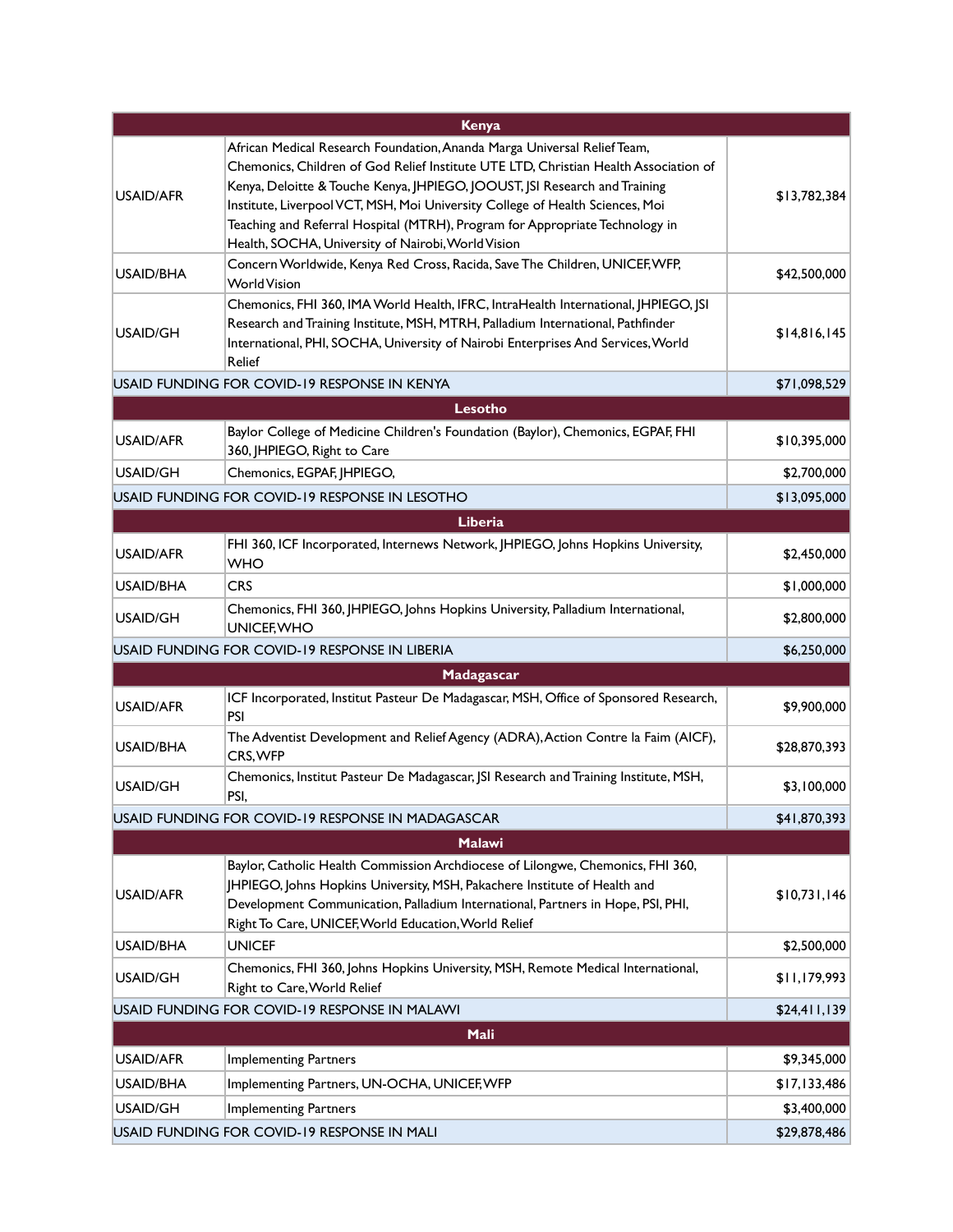| <b>Mauritania</b>                             |                                                                                                                                                                                                                                                                                                                                        |                |
|-----------------------------------------------|----------------------------------------------------------------------------------------------------------------------------------------------------------------------------------------------------------------------------------------------------------------------------------------------------------------------------------------|----------------|
| <b>USAID/AFR</b>                              | <b>UNICEF</b>                                                                                                                                                                                                                                                                                                                          | \$1,500,000    |
| USAID/GH                                      | <b>UNICEF</b>                                                                                                                                                                                                                                                                                                                          | \$250,000      |
|                                               | USAID FUNDING FOR COVID-19 RESPONSE IN MAURITANIA                                                                                                                                                                                                                                                                                      | \$1,750,000    |
|                                               | <b>Mauritius</b>                                                                                                                                                                                                                                                                                                                       |                |
| USAID/AFR                                     | <b>WHO</b>                                                                                                                                                                                                                                                                                                                             | \$500,000      |
| USAID/GH                                      | <b>IFRC</b>                                                                                                                                                                                                                                                                                                                            | \$500,000      |
|                                               | USAID FUNDING FOR COVID-19 RESPONSE IN MAURITIUS                                                                                                                                                                                                                                                                                       | \$1,000,000    |
|                                               | Mozambique                                                                                                                                                                                                                                                                                                                             |                |
| USAID/AFR                                     | Abt Associates (Abt), Associação Nacional Para O Desenvolvimento (ANDA),<br>Associação Comusanas, Bollore Transport & Logistics Mocambique SA, Chemonics,<br>FHI 360, IBTCI, JHPIEGO, Johns Hopkins University, JSI Research and Training Institute,<br>Nweti Health Communication, Programa Inter Religioso Contra A Malária (PIRCOM) | \$14,296,125   |
| <b>USAID/BHA</b>                              | Care, FHI 360, International Development Enterprises (iDE), IOM, Relief and<br>Development, Save The Children, UNICEF, WFP, World Vision                                                                                                                                                                                               | \$37,791,229   |
| USAID/GH                                      | Abt, Chemonics, FHI 360, JHPIEGO, Johns Hopkins University, JSI Research and<br>Training Institute, MSH, PIRCOM, UNICEF, VillageReach                                                                                                                                                                                                  | \$19,171,981   |
|                                               | USAID FUNDING FOR COVID-19 RESPONSE IN MOZAMBIQUE                                                                                                                                                                                                                                                                                      | \$71,259,335   |
|                                               | <b>Namibia</b>                                                                                                                                                                                                                                                                                                                         |                |
| <b>USAID/AFR</b>                              | Abt, Chemonics, IntraHealth Namibia, JHPIEGO, PACT, Project Hope, Right to Care                                                                                                                                                                                                                                                        | \$10,000,000   |
| USAID/GH                                      | Chemonics, Right to Care                                                                                                                                                                                                                                                                                                               | \$3,350,000    |
|                                               | USAID FUNDING FOR COVID-19 RESPONSE IN NAMIBIA                                                                                                                                                                                                                                                                                         | \$13,350,000   |
|                                               | <b>Niger</b>                                                                                                                                                                                                                                                                                                                           |                |
| USAID/AFR                                     | Implementing Partners, UNICEF, WHO                                                                                                                                                                                                                                                                                                     | \$5,472,500    |
| USAID/BHA                                     | Implementing Partners, UN-OCHA, UNICEF, WFP                                                                                                                                                                                                                                                                                            | \$38,399,265   |
| USAID/GH                                      | IFRC, Implementing Partners, UNICEF, WHO                                                                                                                                                                                                                                                                                               | \$2,250,000    |
|                                               | USAID FUNDING FOR COVID-19 RESPONSE IN NIGER                                                                                                                                                                                                                                                                                           | \$46, 121, 765 |
|                                               | <b>Nigeria</b>                                                                                                                                                                                                                                                                                                                         |                |
| <b>USAID/AFR</b>                              | Implementing Partners, WHO                                                                                                                                                                                                                                                                                                             | \$9,204,239    |
| USAID/BHA                                     | Implementing Partners, IOM, UNICEF, WHO, WFP                                                                                                                                                                                                                                                                                           | \$84,204,828   |
| <b>USAID/GH</b>                               | Implementing Partners, WHO                                                                                                                                                                                                                                                                                                             | \$10,527,417   |
|                                               | USAID FUNDING FOR COVID-19 RESPONSE IN NIGERIA                                                                                                                                                                                                                                                                                         | \$103,936,484  |
|                                               | Rwanda                                                                                                                                                                                                                                                                                                                                 |                |
| <b>USAID/AFR</b>                              | African Evangelistic Enterprise, Chemonics, FXB Rwanda, IntraHealth International,<br><b>JHPIEGO, MSH, PACT</b>                                                                                                                                                                                                                        | \$2,065,400    |
| <b>USAID/BHA</b>                              | <b>WFP</b>                                                                                                                                                                                                                                                                                                                             | \$3,000,000    |
| <b>USAID/GH</b>                               | Chemonics, IntraHealth International, MSH, World Relief                                                                                                                                                                                                                                                                                | \$7,487,423    |
| USAID FUNDING FOR COVID-19 RESPONSE IN RWANDA |                                                                                                                                                                                                                                                                                                                                        | \$12,552,823   |
|                                               | <b>Sao Tome and Principe</b>                                                                                                                                                                                                                                                                                                           |                |
| <b>USAID/AFR</b>                              | <b>UNICEF</b>                                                                                                                                                                                                                                                                                                                          | \$200,000      |
|                                               | USAID FUNDING FOR COVID-19 RESPONSE IN SAO TOME AND PRINCIPE                                                                                                                                                                                                                                                                           | \$200,000      |
|                                               | <b>Senegal</b>                                                                                                                                                                                                                                                                                                                         |                |
| USAID/AFR                                     | FHI 360, IBTCI, Johns Hopkins University, MSH, PATH, RTI International, UNICEF                                                                                                                                                                                                                                                         | \$5,881,757    |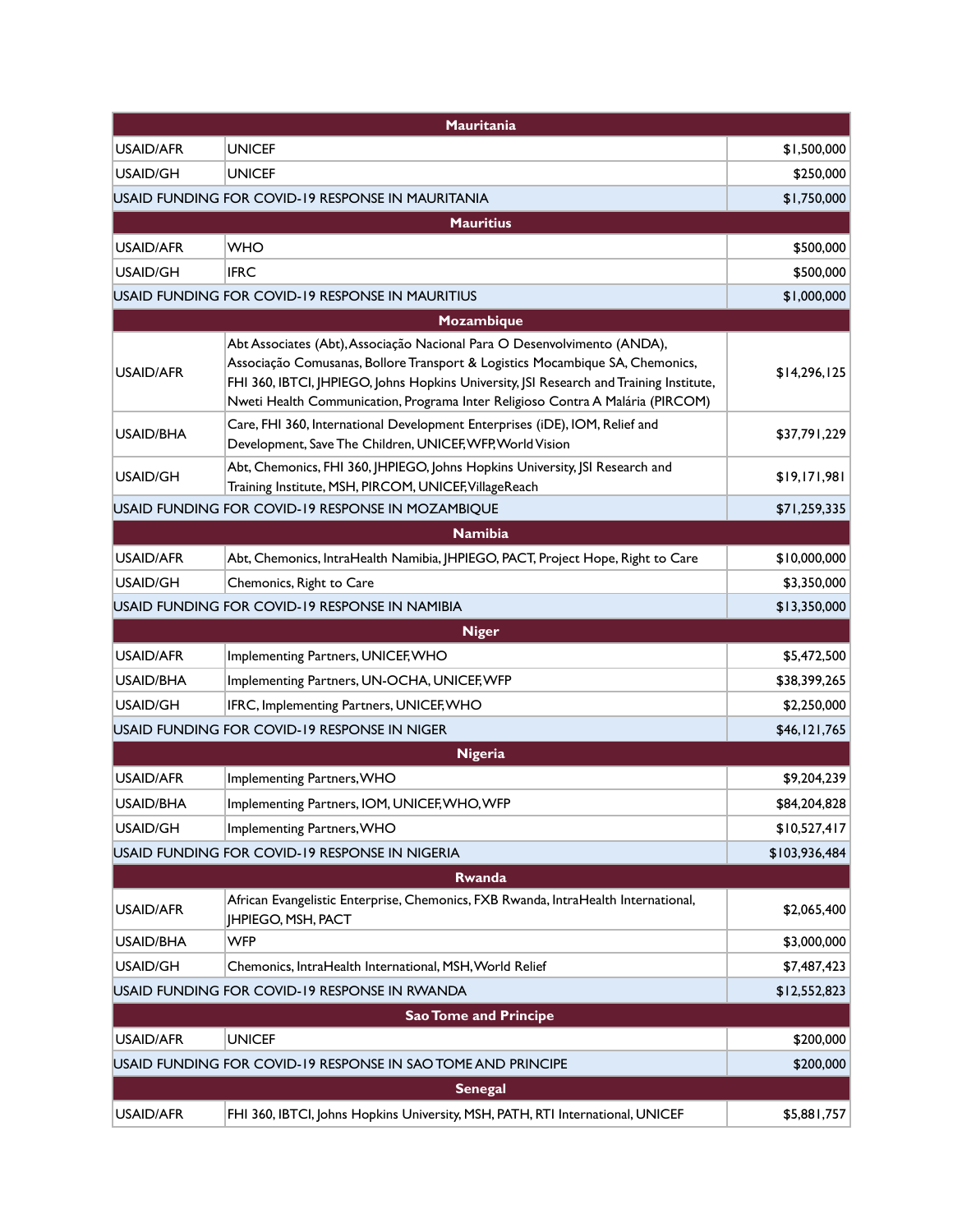| USAID/GH         | Abt, ICF Incorporated, IntraHealth International, Johns Hopkins University, MSH,<br>Palladium International, UNICEF                                                                                                                                                                                                                     | \$5,900,000   |
|------------------|-----------------------------------------------------------------------------------------------------------------------------------------------------------------------------------------------------------------------------------------------------------------------------------------------------------------------------------------|---------------|
|                  | USAID FUNDING FOR COVID-19 RESPONSE IN SENEGAL                                                                                                                                                                                                                                                                                          | \$11,781,757  |
|                  | <b>Seychelles</b>                                                                                                                                                                                                                                                                                                                       |               |
| USAID/AFR        | <b>IFRC</b>                                                                                                                                                                                                                                                                                                                             | \$500,000     |
|                  | USAID FUNDING FOR COVID-19 RESPONSE IN SEYCHELLES                                                                                                                                                                                                                                                                                       | \$500,000     |
|                  | <b>Sierra Leone</b>                                                                                                                                                                                                                                                                                                                     |               |
| <b>USAID/AFR</b> | UNICEF, WHO                                                                                                                                                                                                                                                                                                                             | \$1,000,000   |
| <b>USAID/BHA</b> | CRS, WFP                                                                                                                                                                                                                                                                                                                                | \$4,500,000   |
| USAID/GH         | Chemonics, JHPIEGO, Johns Hopkins University, UNICEF                                                                                                                                                                                                                                                                                    | \$2,700,000   |
|                  | USAID FUNDING FOR COVID-19 RESPONSE IN SIERRA LEONE                                                                                                                                                                                                                                                                                     | \$8,200,000   |
|                  | <b>Somalia</b>                                                                                                                                                                                                                                                                                                                          |               |
| USAID/AFR        | <b>Implementing Partners</b>                                                                                                                                                                                                                                                                                                            | \$1,500,000   |
| <b>USAID/BHA</b> | Implementing Partners, WFP                                                                                                                                                                                                                                                                                                              | \$141,809,491 |
|                  | USAID FUNDING FOR COVID-19 RESPONSE IN SOMALIA                                                                                                                                                                                                                                                                                          | \$143,309,491 |
|                  | <b>South Africa</b>                                                                                                                                                                                                                                                                                                                     |               |
| <b>USAID/AFR</b> | Anova Health Institute, Broadreach Healthcare, Education Development Center<br>(EDC), Global Environment and Technology Foundation, Guidehouse, Maternal<br>Adolescent and Child Health Institute, NACOSA, Not For Profit Organization,<br>Panagora Group, Right to Care, WITS Health Consortium                                        | \$47,233,914  |
| USAID/GH         | Anova Health Institute, Broadreach Healthcare, Center for Communication Impact,<br>Chemonics, Guidehouse, International AIDS Vaccine Initiative, Johns Hopkins<br>University, Maternal Adolescent and Child Health Institute, NASOSA, Right To Care,<br>UNICEF, WHO, WITS Health Consortium                                             | \$35,759,268  |
|                  | USAID FUNDING FOR COVID-19 RESPONSE IN SOUTH AFRICA                                                                                                                                                                                                                                                                                     | \$82,993,182  |
|                  | <b>South Sudan</b>                                                                                                                                                                                                                                                                                                                      |               |
| <b>USAID/AFR</b> | IntraHealth International, Johns Hopkins University, JSI Research and Training, WHO,<br><b>World Vision</b>                                                                                                                                                                                                                             | \$4,878,000   |
| <b>USAID/BHA</b> | ACTED, Concern Worldwide, CRS, Dansk Flygtningehjælp, Doctors of The World,<br>FAO, IFRC, IMC, IOM, IRC, Internews Network, Mercy Corps, Nonviolent Peaceforce,<br>Samaritan's Purse, Save The Children, St. International NGO Safety Organization<br>(INSO), Stiftelsen Flyktninghjelpen, Tearfund, UN-OCHA, UNICEF, WFP, World Vision | \$173,557,572 |
| USAID/GH         | Chemonics, DFID, JHPIEGO, Pathfinder International, World Vision                                                                                                                                                                                                                                                                        | \$3,750,000   |
|                  | USAID FUNDING FOR COVID-19 RESPONSE IN SOUTH SUDAN                                                                                                                                                                                                                                                                                      | \$182,185,572 |
|                  | <b>Sudan</b>                                                                                                                                                                                                                                                                                                                            |               |
| <b>USAID/AFR</b> | WHO, WFP                                                                                                                                                                                                                                                                                                                                | \$8,000,000   |
| USAID/BHA        | Implementing Partners, IOM, UN-OCHA, United Nations Population Fund (UNFPA),<br>UNICEF, WFP, WHO                                                                                                                                                                                                                                        | \$154,206,658 |
| USAID/GH         | <b>UNICEF</b>                                                                                                                                                                                                                                                                                                                           | \$1,000,000   |
|                  | USAID FUNDING FOR COVID-19 RESPONSE IN SUDAN                                                                                                                                                                                                                                                                                            | \$163,206,658 |
| <b>Tanzania</b>  |                                                                                                                                                                                                                                                                                                                                         |               |
| USAID/AFR        | Baylor, Christian Social Services Commission (CSSC), Deloitte Consulting Limited,<br>EGPAF, FHI 360, FAO, Global Environment and Technology Foundation, ICF<br>Incorporated, JHPIEGO, MSH, PACT, Tanzania Health Promotion Support, The<br>Benjamin William Mkapa HIV/AIDS Foundation, UNICEF, WHO                                      | \$15,898,436  |
| <b>USAID/BHA</b> | <b>WFP</b>                                                                                                                                                                                                                                                                                                                              | \$3,000,000   |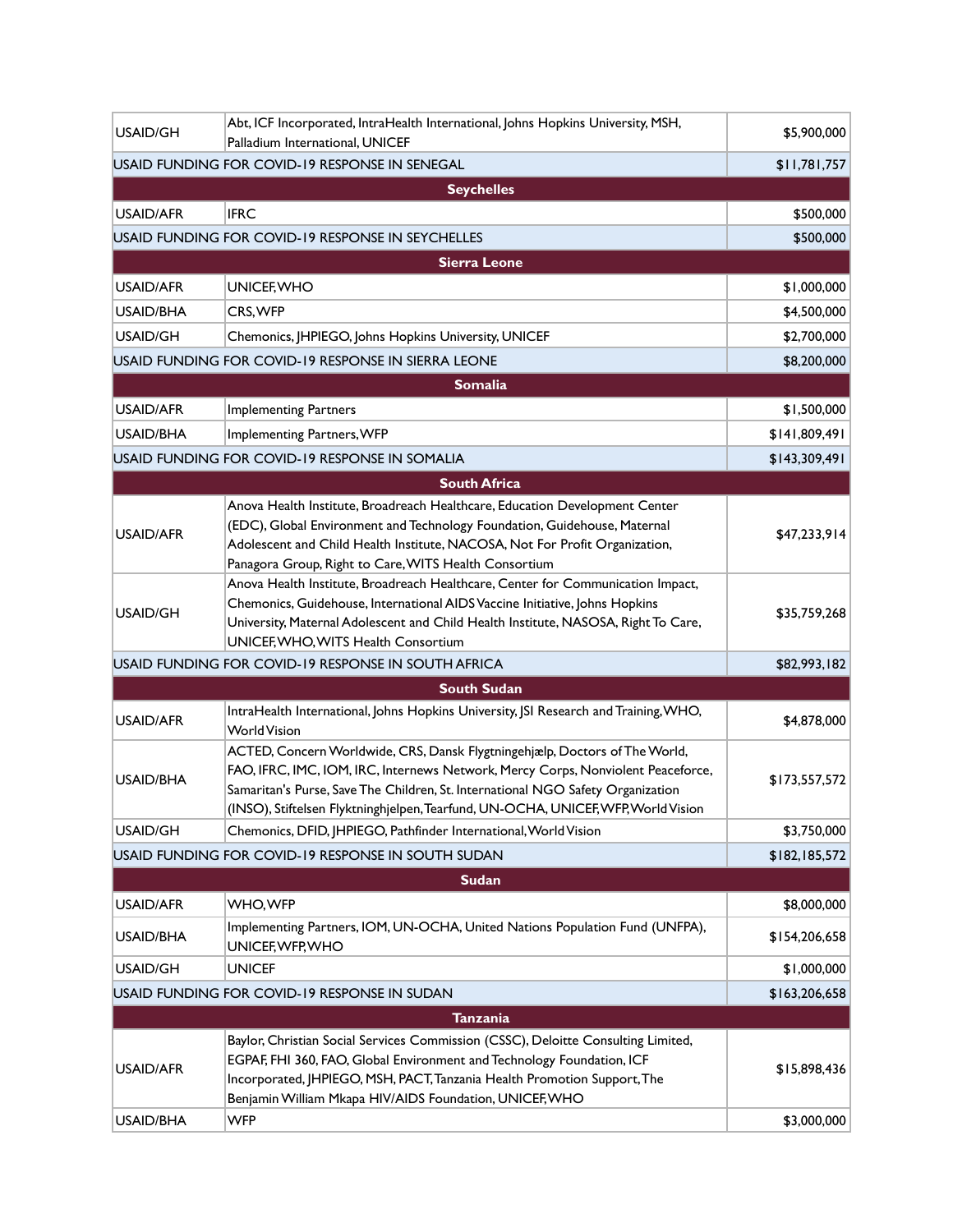| USAID/GH                                | Chemonics, Guidehouse, ICF Incorporated, JHPIEGO, MSH, Palladium International,<br><b>UNICEF</b>                                                                                                                                                                                                                                                                                                                                                                                                                                           | \$6,400,000   |
|-----------------------------------------|--------------------------------------------------------------------------------------------------------------------------------------------------------------------------------------------------------------------------------------------------------------------------------------------------------------------------------------------------------------------------------------------------------------------------------------------------------------------------------------------------------------------------------------------|---------------|
|                                         | USAID FUNDING FOR COVID-19 RESPONSE IN TANZANIA                                                                                                                                                                                                                                                                                                                                                                                                                                                                                            | \$25,298,436  |
|                                         | <b>Togo</b>                                                                                                                                                                                                                                                                                                                                                                                                                                                                                                                                |               |
| <b>USAID/AFR</b>                        | Creative Associates International, FHI 360, WHO                                                                                                                                                                                                                                                                                                                                                                                                                                                                                            | \$2,865,000   |
| <b>USAID/GH</b>                         | Chemonics, WHO                                                                                                                                                                                                                                                                                                                                                                                                                                                                                                                             | \$1,710,000   |
|                                         | USAID FUNDING FOR COVID-19 RESPONSE IN TOGO                                                                                                                                                                                                                                                                                                                                                                                                                                                                                                | \$4,575,000   |
|                                         | <b>Uganda</b>                                                                                                                                                                                                                                                                                                                                                                                                                                                                                                                              |               |
| <b>USAID/AFR</b>                        | African Network For The Care of Children Affected by HIV/AIDS (ANECCA), Baylor,<br>EDC, EGPAF, FHI 360, Green Label Services, IBTCI, IntraHealth International, , JSI,<br>Johns Hopkins University, Joint Clinical Research Center, Makerere University Joint<br>AIDS Program (MJAP), MSH, Multi Community Based Development Initiative<br>(MUCOBADI), Palladium International, The AIDS Support Organization (TASO),<br>Transcultural Psychosocial Organization (TPO), Uganda Protestant Medical Bureau,<br>University Research Co. (URC) | \$21,104,794  |
| <b>USAID/BHA</b>                        | <b>WFP</b>                                                                                                                                                                                                                                                                                                                                                                                                                                                                                                                                 | \$26,000,000  |
| <b>USAID/GH</b>                         | Beyond Logistics, EGPAF, FHI 360, IntraHealth International, JSI, MSH, URC                                                                                                                                                                                                                                                                                                                                                                                                                                                                 | \$4,734,663   |
|                                         | USAID FUNDING FOR COVID-19 RESPONSE IN UGANDA                                                                                                                                                                                                                                                                                                                                                                                                                                                                                              | \$51,839,457  |
| <b>West Africa Regional<sup>5</sup></b> |                                                                                                                                                                                                                                                                                                                                                                                                                                                                                                                                            |               |
| <b>USAID/BHA</b>                        | <b>IRC</b>                                                                                                                                                                                                                                                                                                                                                                                                                                                                                                                                 | \$3,000,000   |
| <b>USAID/GH</b>                         | UNICEF, West African Health Organization (WAHO)                                                                                                                                                                                                                                                                                                                                                                                                                                                                                            | \$884,000     |
|                                         | USAID FUNDING FOR COVID-19 RESPONSE IN WEST AFRICA REGIONAL                                                                                                                                                                                                                                                                                                                                                                                                                                                                                | \$3,884,000   |
| <b>Zambia</b>                           |                                                                                                                                                                                                                                                                                                                                                                                                                                                                                                                                            |               |
| <b>USAID/AFR</b>                        | Catholic Medical Mission, Center for Infectious Disease Research in Zambia (CIDRZ),<br>FHI 360, JSI, JSI Research and Training Institute, Management Systems International<br>(MSI), Project Concern, Right To Care, Zambia Center For Communications Programs                                                                                                                                                                                                                                                                             | \$25,350,000  |
| USAID/GH                                | CIDRZ, JSI Research and Training Institute, UNICEF, WHO                                                                                                                                                                                                                                                                                                                                                                                                                                                                                    | \$5,870,000   |
|                                         | USAID FUNDING FOR COVID-19 RESPONSE IN ZAMBIA                                                                                                                                                                                                                                                                                                                                                                                                                                                                                              | \$31,220,000  |
| <b>Zimbabwe</b>                         |                                                                                                                                                                                                                                                                                                                                                                                                                                                                                                                                            |               |
| <b>USAID/AFR</b>                        | <b>Implementing Partners</b>                                                                                                                                                                                                                                                                                                                                                                                                                                                                                                               | \$10,998,038  |
| <b>USAID/BHA</b>                        | CARE, GOAL, IOM, Save The Children, UNICEF, WFP                                                                                                                                                                                                                                                                                                                                                                                                                                                                                            | \$30,977,231  |
| USAID/GH                                | Chemonics, Implementing Partners, WHO                                                                                                                                                                                                                                                                                                                                                                                                                                                                                                      | \$6,587,827   |
|                                         | USAID FUNDING FOR COVID-19 RESPONSE IN ZIMBABWE                                                                                                                                                                                                                                                                                                                                                                                                                                                                                            | \$48,563,096  |
|                                         | TOTAL USAID FUNDING FOR THE SSA COVID-19 RESPONSE <sup>7</sup>                                                                                                                                                                                                                                                                                                                                                                                                                                                                             | 1,839,297,991 |

<sup>3</sup> The figures represent obligations of the 2021 American Rescue Plan Act, 2020 Coronavirus Preparedness Act, the 2020 CARES Act Supplemental Funding, and Prior Year funding completed by March 31, 2022. They do not include redirections, nor do they include base funds that were used to respond to COVID-19. Amounts may include funds appropriated by Congress to the Department of State for HIV/AIDS allowed to USAID for programming. The total does not include the more than \$7.3 billion in USAID assistance for global COVID-19 response operations, including U.S. Government assistance to GAVI/COVAX.

<sup>4</sup> Amounts may differ from previously reported funding due to de-obligation close out costs.

<sup>5</sup> UNICEF support under the West Africa Regional was provided to Equatorial Guinea, Gabon, Sao Tome and Principe, and Togo.

<sup>6</sup> Amounts may differ from previously reported funding due to deobligations.

 Preparedness and Response Supplemental Appropriations Act) to the USAID OE Account, of which \$6.9 million as of March 31, 2022. Of the \$41 million appropriated in ARPA OE, USAID has obligated \$19.8 million.7This total does not include funding for USAID operating expenses (OE). Of the \$95 million in CARES Act appropriated for COVID-19-related OE, approximately \$66 million had been obligated as of March 31, 2022. In addition, USAID transferred \$7 million in ESF-COVID funding (Coronavirus